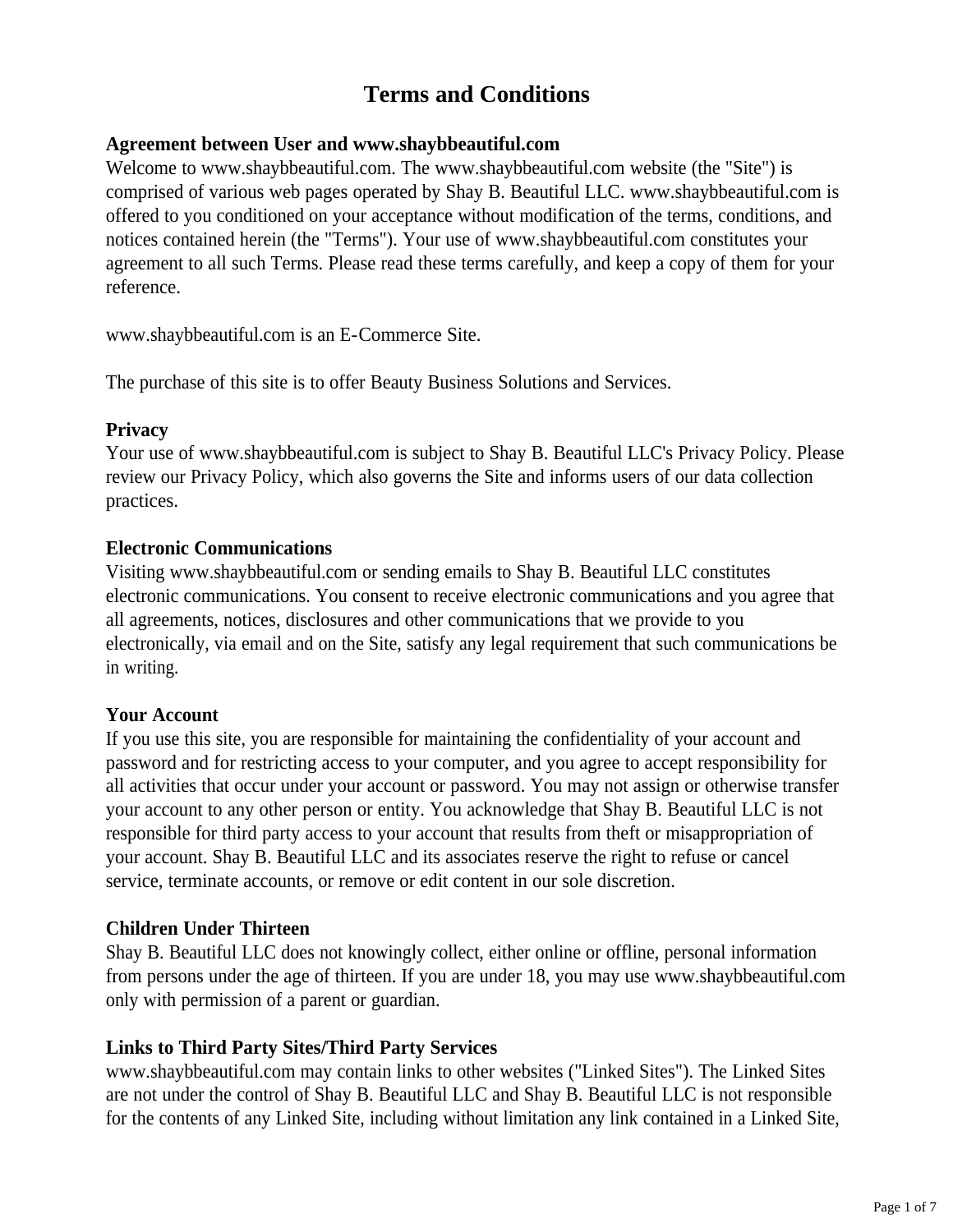or any changes or updates to a Linked Site. Shay B. Beautiful LLC is providing these links to you only as a convenience, and the inclusion of any link does not imply endorsement by Shay B. Beautiful LLC of the site or any association with its operators.

Certain services made available via www.shaybbeautiful.com are delivered by third party sites and organizations. By using any product, service or functionality originating from the www.shaybbeautiful.com domain, you hereby acknowledge and consent that Shay B. Beautiful LLC may share such information and data with any third party with whom Shay B. Beautiful LLC has a contractual relationship to provide the requested product, service or functionality on behalf of www.shaybbeautiful.com users and customers.

# **No Unlawful or Prohibited Use/Intellectual Property**

You are granted a non-exclusive, non-transferable, revocable license to access and use www.shaybbeautiful.com strictly in accordance with these terms of use. As a condition of your use of the Site, you warrant to Shay B. Beautiful LLC that you will not use the Site for any purpose that is unlawful or prohibited by these Terms. You may not use the Site in any manner which could damage, disable, overburden, or impair the Site or interfere with any other party's use and enjoyment of the Site. You may not obtain or attempt to obtain any materials or information through any means not intentionally made available or provided for through the Site.

All content included as part of the Service, such as text, graphics, logos, images, as well as the compilation thereof, and any software used on the Site, is the property of Shay B. Beautiful LLC or its suppliers and protected by copyright and other laws that protect intellectual property and proprietary rights. You agree to observe and abide by all copyright and other proprietary notices, legends or other restrictions contained in any such content and will not make any changes thereto.

You will not modify, publish, transmit, reverse engineer, participate in the transfer or sale, create derivative works, or in any way exploit any of the content, in whole or in part, found on the Site. Shay B. Beautiful LLC content is not for resale. Your use of the Site does not entitle you to make any unauthorized use of any protected content, and in particular you will not delete or alter any proprietary rights or attribution notices in any content. You will use protected content solely for your personal use, and will make no other use of the content without the express written permission of Shay B. Beautiful LLC and the copyright owner. You agree that you do not acquire any ownership rights in any protected content. We do not grant you any licenses, express or implied, to the intellectual property of Shay B. Beautiful LLC or our licensors except as expressly authorized by these Terms.

# **Use of Communication Services**

The Site may contain bulletin board services, chat areas, news groups, forums, communities, personal web pages, calendars, and/or other message or communication facilities designed to enable you to communicate with the public at large or with a group (collectively, "Communication Services"). You agree to use the Communication Services only to post, send and receive messages and material that are proper and related to the particular Communication Service.

By way of example, and not as a limitation, you agree that when using a Communication Service,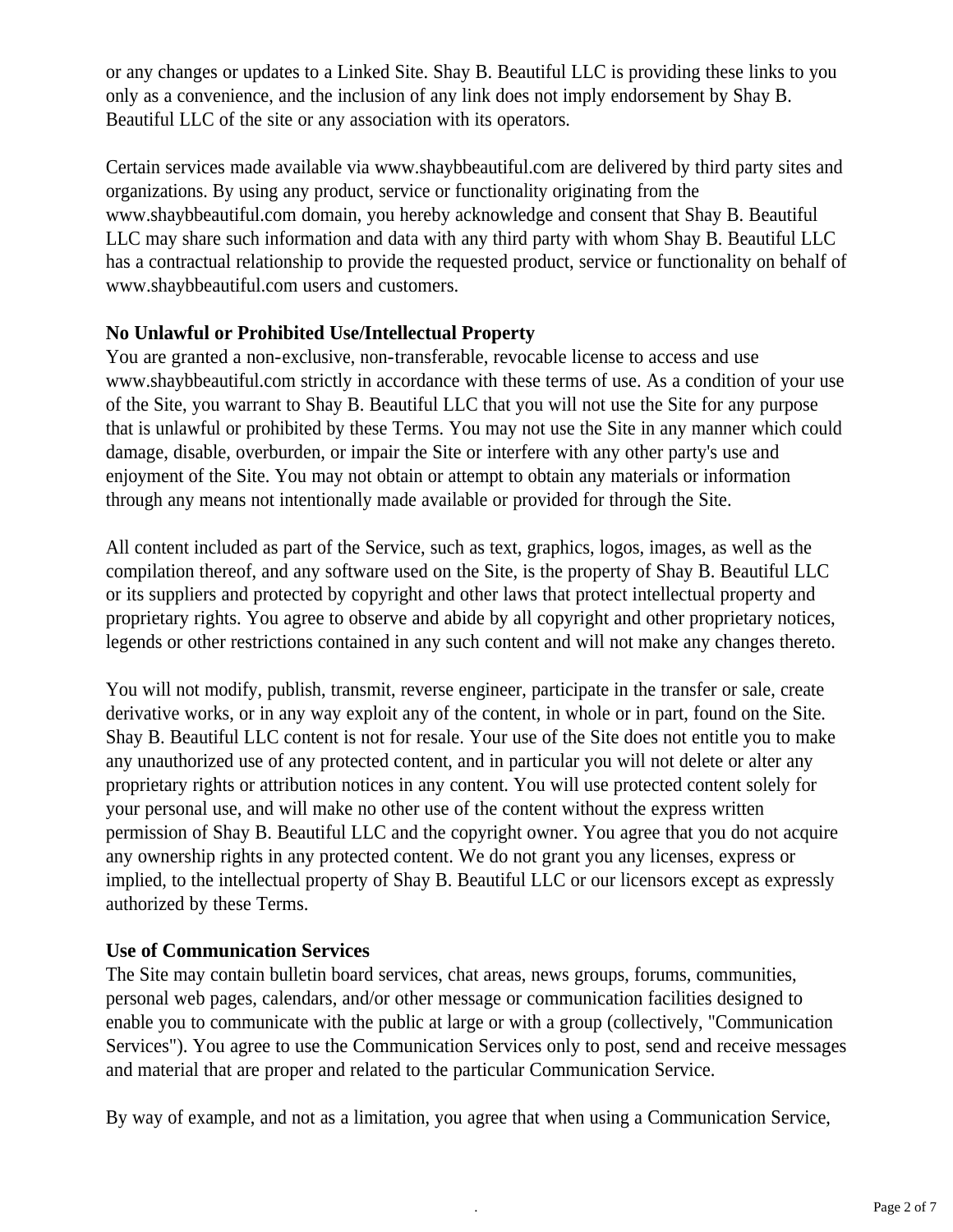you will not: defame, abuse, harass, stalk, threaten or otherwise violate the legal rights (such as rights of privacy and publicity) of others; publish, post, upload, distribute or disseminate any inappropriate, profane, defamatory, infringing, obscene, indecent or unlawful topic, name, material or information; upload files that contain software or other material protected by intellectual property laws (or by rights of privacy of publicity) unless you own or control the rights thereto or have received all necessary consents; upload files that contain viruses, corrupted files, or any other similar software or programs that may damage the operation of another's computer; advertise or offer to sell or buy any goods or services for any business purpose, unless such Communication Service specifically allows such messages; conduct or forward surveys, contests, pyramid schemes or chain letters; download any file posted by another user of a Communication Service that you know, or reasonably should know, cannot be legally distributed in such manner; falsify or delete any author attributions, legal or other proper notices or proprietary designations or labels of the origin or source of software or other material contained in a file that is uploaded; restrict or inhibit any other user from using and enjoying the Communication Services; violate any code of conduct or other guidelines which may be applicable for any particular Communication Service; harvest or otherwise collect information about others, including e-mail addresses, without their consent; violate any applicable laws or regulations.

Shay B. Beautiful LLC has no obligation to monitor the Communication Services. However, Shay B. Beautiful LLC reserves the right to review materials posted to a Communication Service and to remove any materials in its sole discretion. Shay B. Beautiful LLC reserves the right to terminate your access to any or all of the Communication Services at any time without notice for any reason whatsoever.

Shay B. Beautiful LLC reserves the right at all times to disclose any information as necessary to satisfy any applicable law, regulation, legal process or governmental request, or to edit, refuse to post or to remove any information or materials, in whole or in part, in Shay B. Beautiful LLC's sole discretion.

Always use caution when giving out any personally identifying information about yourself or your children in any Communication Service. Shay B. Beautiful LLC does not control or endorse the content, messages or information found in any Communication Service and, therefore, Shay B. Beautiful LLC specifically disclaims any liability with regard to the Communication Services and any actions resulting from your participation in any Communication Service. Managers and hosts are not authorized Shay B. Beautiful LLC spokespersons, and their views do not necessarily reflect those of Shay B. Beautiful LLC.

Materials uploaded to a Communication Service may be subject to posted limitations on usage, reproduction and/or dissemination. You are responsible for adhering to such limitations if you upload the materials.

# **Materials Provided to www.shaybbeautiful.com or Posted on Any Shay B. Beautiful LLC Web Page**

Shay B. Beautiful LLC does not claim ownership of the materials you provide to www.shaybbeautiful.com (including feedback and suggestions) or post, upload, input or submit to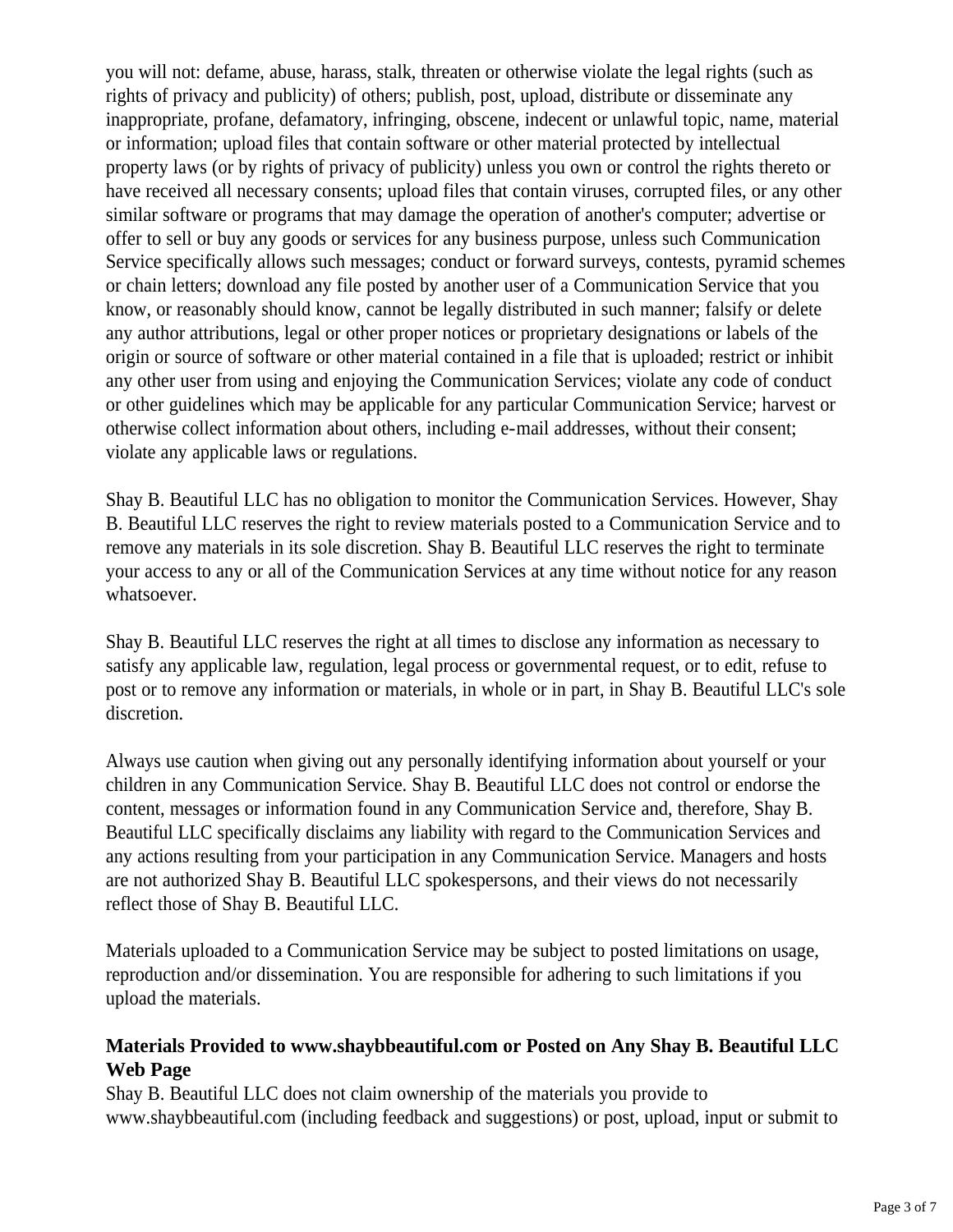any Shay B. Beautiful LLC Site or our associated services (collectively "Submissions"). However, by posting, uploading, inputting, providing or submitting your Submission you are granting Shay B. Beautiful LLC, our affiliated companies and necessary sublicensees permission to use your Submission in connection with the operation of their Internet businesses including, without limitation, the rights to: copy, distribute, transmit, publicly display, publicly perform, reproduce, edit, translate and reformat your Submission; and to publish your name in connection with your Submission.

No compensation will be paid with respect to the use of your Submission, as provided herein. Shay B. Beautiful LLC is under no obligation to post or use any Submission you may provide and may remove any Submission at any time in Shay B. Beautiful LLC's sole discretion.

By posting, uploading, inputting, providing or submitting your Submission you warrant and represent that you own or otherwise control all of the rights to your Submission as described in this section including, without limitation, all the rights necessary for you to provide, post, upload, input or submit the Submissions.

### **International Users**

The Service is controlled, operated and administered by Shay B. Beautiful LLC from our offices within the USA. If you access the Service from a location outside the USA, you are responsible for compliance with all local laws. You agree that you will not use the Shay B. Beautiful LLC Content accessed through www.shaybbeautiful.com in any country or in any manner prohibited by any applicable laws, restrictions or regulations.

#### **Indemnification**

You agree to indemnify, defend and hold harmless Shay B. Beautiful LLC, its officers, directors, employees, agents and third parties, for any losses, costs, liabilities and expenses (including reasonable attorney's fees) relating to or arising out of your use of or inability to use the Site or services, any user postings made by you, your violation of any terms of this Agreement or your violation of any rights of a third party, or your violation of any applicable laws, rules or regulations. Shay B. Beautiful LLC reserves the right, at its own cost, to assume the exclusive defense and control of any matter otherwise subject to indemnification by you, in which event you will fully cooperate with Shay B. Beautiful LLC in asserting any available defenses.

# **Arbitration**

In the event the parties are not able to resolve any dispute between them arising out of or concerning these Terms and Conditions, or any provisions hereof, whether in contract, tort, or otherwise at law or in equity for damages or any other relief, then such dispute shall be resolved only by final and binding arbitration pursuant to the Federal Arbitration Act, conducted by a single neutral arbitrator and administered by the American Arbitration Association, or a similar arbitration service selected by the parties, in a location mutually agreed upon by the parties. The arbitrator's award shall be final, and judgment may be entered upon it in any court having jurisdiction. In the event that any legal or equitable action, proceeding or arbitration arises out of or concerns these Terms and Conditions, the prevailing party shall be entitled to recover its costs and reasonable attorney's fees. The parties agree to arbitrate all disputes and claims in regards to these Terms and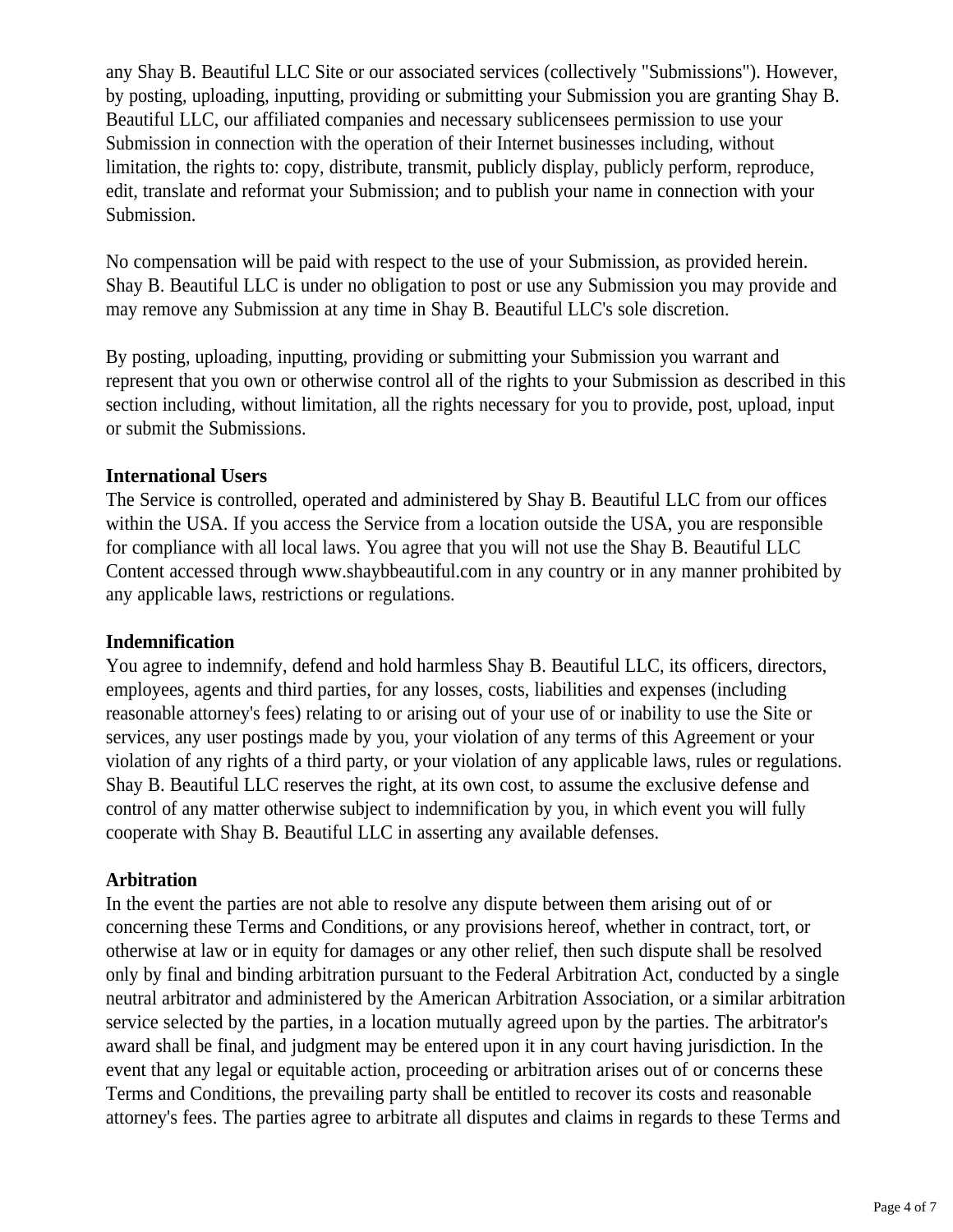Conditions or any disputes arising as a result of these Terms and Conditions, whether directly or indirectly, including Tort claims that are a result of these Terms and Conditions. The parties agree that the Federal Arbitration Act governs the interpretation and enforcement of this provision. The entire dispute, including the scope and enforceability of this arbitration provision shall be determined by the Arbitrator. This arbitration provision shall survive the termination of these Terms and Conditions.

### **Class Action Waiver**

Any arbitration under these Terms and Conditions will take place on an individual basis; class arbitrations and class/representative/collective actions are not permitted. THE PARTIES AGREE THAT A PARTY MAY BRING CLAIMS AGAINST THE OTHER ONLY IN EACH'S INDIVIDUAL CAPACITY, AND NOT AS A PLAINTIFF OR CLASS MEMBER IN ANY PUTATIVE CLASS, COLLECTIVE AND/ OR REPRESENTATIVE PROCEEDING, SUCH AS IN THE FORM OF A PRIVATE ATTORNEY GENERAL ACTION AGAINST THE OTHER. Further, unless both you and Shay B. Beautiful LLC agree otherwise, the arbitrator may not consolidate more than one person's claims, and may not otherwise preside over any form of a representative or class proceeding.

### **Liability Disclaimer**

THE INFORMATION, SOFTWARE, PRODUCTS, AND SERVICES INCLUDED IN OR AVAILABLE THROUGH THE SITE MAY INCLUDE INACCURACIES OR TYPOGRAPHICAL ERRORS. CHANGES ARE PERIODICALLY ADDED TO THE INFORMATION HEREIN. SHAY B. BEAUTIFUL LLC AND/OR ITS SUPPLIERS MAY MAKE IMPROVEMENTS AND/OR CHANGES IN THE SITE AT ANY TIME.

SHAY B. BEAUTIFUL LLC AND/OR ITS SUPPLIERS MAKE NO REPRESENTATIONS ABOUT THE SUITABILITY, RELIABILITY, AVAILABILITY, TIMELINESS, AND ACCURACY OF THE INFORMATION, SOFTWARE, PRODUCTS, SERVICES AND RELATED GRAPHICS CONTAINED ON THE SITE FOR ANY PURPOSE. TO THE MAXIMUM EXTENT PERMITTED BY APPLICABLE LAW, ALL SUCH INFORMATION, SOFTWARE, PRODUCTS, SERVICES AND RELATED GRAPHICS ARE PROVIDED "AS IS" WITHOUT WARRANTY OR CONDITION OF ANY KIND. SHAY B. BEAUTIFUL LLC AND/OR ITS SUPPLIERS HEREBY DISCLAIM ALL WARRANTIES AND CONDITIONS WITH REGARD TO THIS INFORMATION, SOFTWARE, PRODUCTS, SERVICES AND RELATED GRAPHICS, INCLUDING ALL IMPLIED WARRANTIES OR CONDITIONS OF MERCHANTABILITY, FITNESS FOR A PARTICULAR PURPOSE, TITLE AND NON-INFRINGEMENT.

TO THE MAXIMUM EXTENT PERMITTED BY APPLICABLE LAW, IN NO EVENT SHALL SHAY B. BEAUTIFUL LLC AND/OR ITS SUPPLIERS BE LIABLE FOR ANY DIRECT, INDIRECT, PUNITIVE, INCIDENTAL, SPECIAL, CONSEQUENTIAL DAMAGES OR ANY DAMAGES WHATSOEVER INCLUDING, WITHOUT LIMITATION, DAMAGES FOR LOSS OF USE, DATA OR PROFITS, ARISING OUT OF OR IN ANY WAY CONNECTED WITH THE USE OR PERFORMANCE OF THE SITE, WITH THE DELAY OR INABILITY TO USE THE SITE OR RELATED SERVICES, THE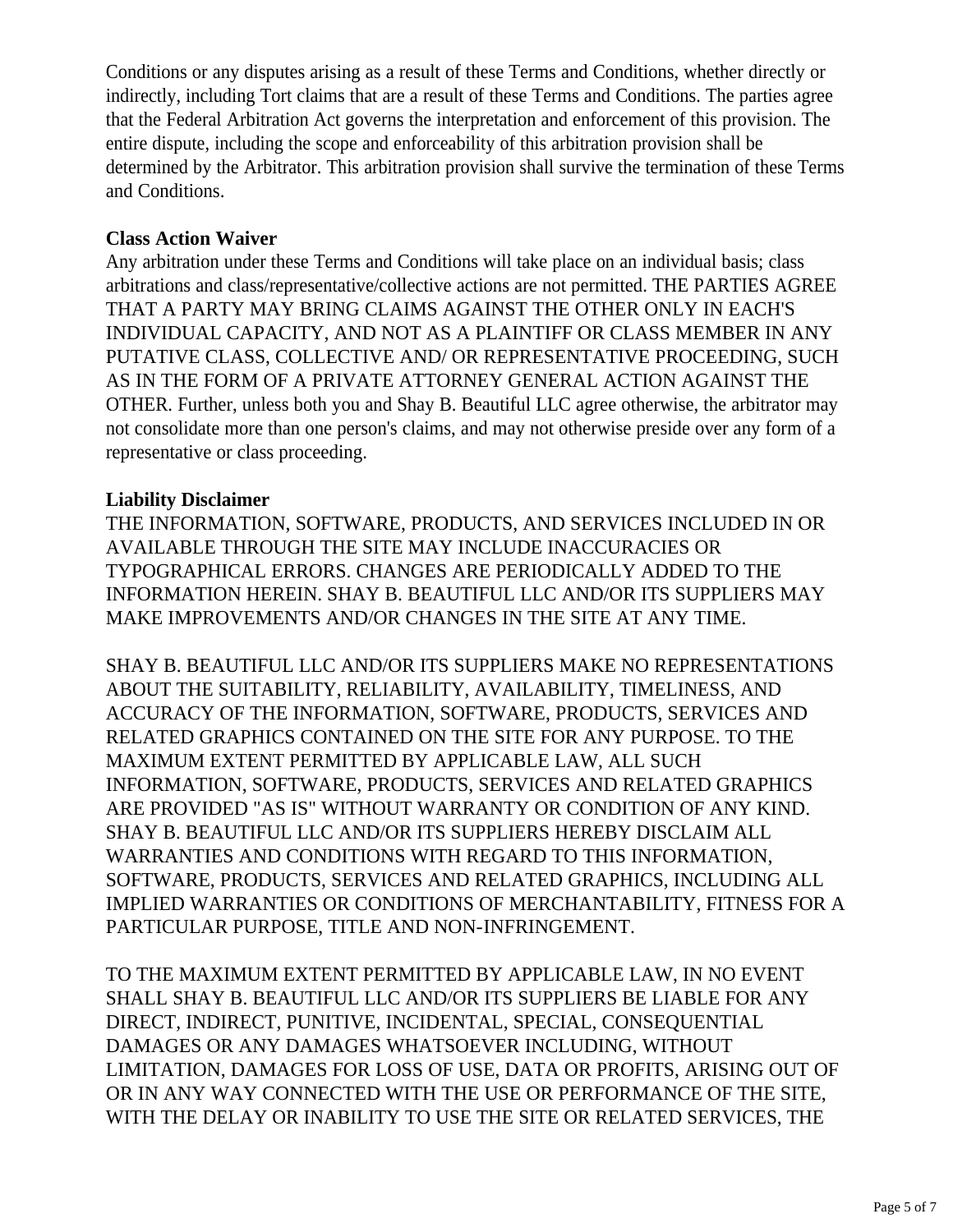PROVISION OF OR FAILURE TO PROVIDE SERVICES, OR FOR ANY INFORMATION, SOFTWARE, PRODUCTS, SERVICES AND RELATED GRAPHICS OBTAINED THROUGH THE SITE, OR OTHERWISE ARISING OUT OF THE USE OF THE SITE, WHETHER BASED ON CONTRACT, TORT, NEGLIGENCE, STRICT LIABILITY OR OTHERWISE, EVEN IF SHAY B. BEAUTIFUL LLC OR ANY OF ITS SUPPLIERS HAS BEEN ADVISED OF THE POSSIBILITY OF DAMAGES. BECAUSE SOME STATES/JURISDICTIONS DO NOT ALLOW THE EXCLUSION OR LIMITATION OF LIABILITY FOR CONSEQUENTIAL OR INCIDENTAL DAMAGES, THE ABOVE LIMITATION MAY NOT APPLY TO YOU. IF YOU ARE DISSATISFIED WITH ANY PORTION OF THE SITE, OR WITH ANY OF THESE TERMS OF USE, YOUR SOLE AND EXCLUSIVE REMEDY IS TO DISCONTINUE USING THE SITE.

# **Termination/Access Restriction**

Shay B. Beautiful LLC reserves the right, in its sole discretion, to terminate your access to the Site and the related services or any portion thereof at any time, without notice. To the maximum extent permitted by law, this agreement is governed by the laws of the State of Michigan and you hereby consent to the exclusive jurisdiction and venue of courts in Michigan in all disputes arising out of or relating to the use of the Site. Use of the Site is unauthorized in any jurisdiction that does not give effect to all provisions of these Terms, including, without limitation, this section.

You agree that no joint venture, partnership, employment, or agency relationship exists between you and Shay B. Beautiful LLC as a result of this agreement or use of the Site. Shay B. Beautiful LLC's performance of this agreement is subject to existing laws and legal process, and nothing contained in this agreement is in derogation of Shay B. Beautiful LLC's right to comply with governmental, court and law enforcement requests or requirements relating to your use of the Site or information provided to or gathered by Shay B. Beautiful LLC with respect to such use. If any part of this agreement is determined to be invalid or unenforceable pursuant to applicable law including, but not limited to, the warranty disclaimers and liability limitations set forth above, then the invalid or unenforceable provision will be deemed superseded by a valid, enforceable provision that most closely matches the intent of the original provision and the remainder of the agreement shall continue in effect.

Unless otherwise specified herein, this agreement constitutes the entire agreement between the user and Shay B. Beautiful LLC with respect to the Site and it supersedes all prior or contemporaneous communications and proposals, whether electronic, oral or written, between the user and Shay B. Beautiful LLC with respect to the Site. A printed version of this agreement and of any notice given in electronic form shall be admissible in judicial or administrative proceedings based upon or relating to this agreement to the same extent and subject to the same conditions as other business documents and records originally generated and maintained in printed form. It is the express wish to the parties that this agreement and all related documents be written in English.

#### **Changes to Terms**

Shay B. Beautiful LLC reserves the right, in its sole discretion, to change the Terms under which www.shaybbeautiful.com is offered. The most current version of the Terms will supersede all previous versions. Shay B. Beautiful LLC encourages you to periodically review the Terms to stay